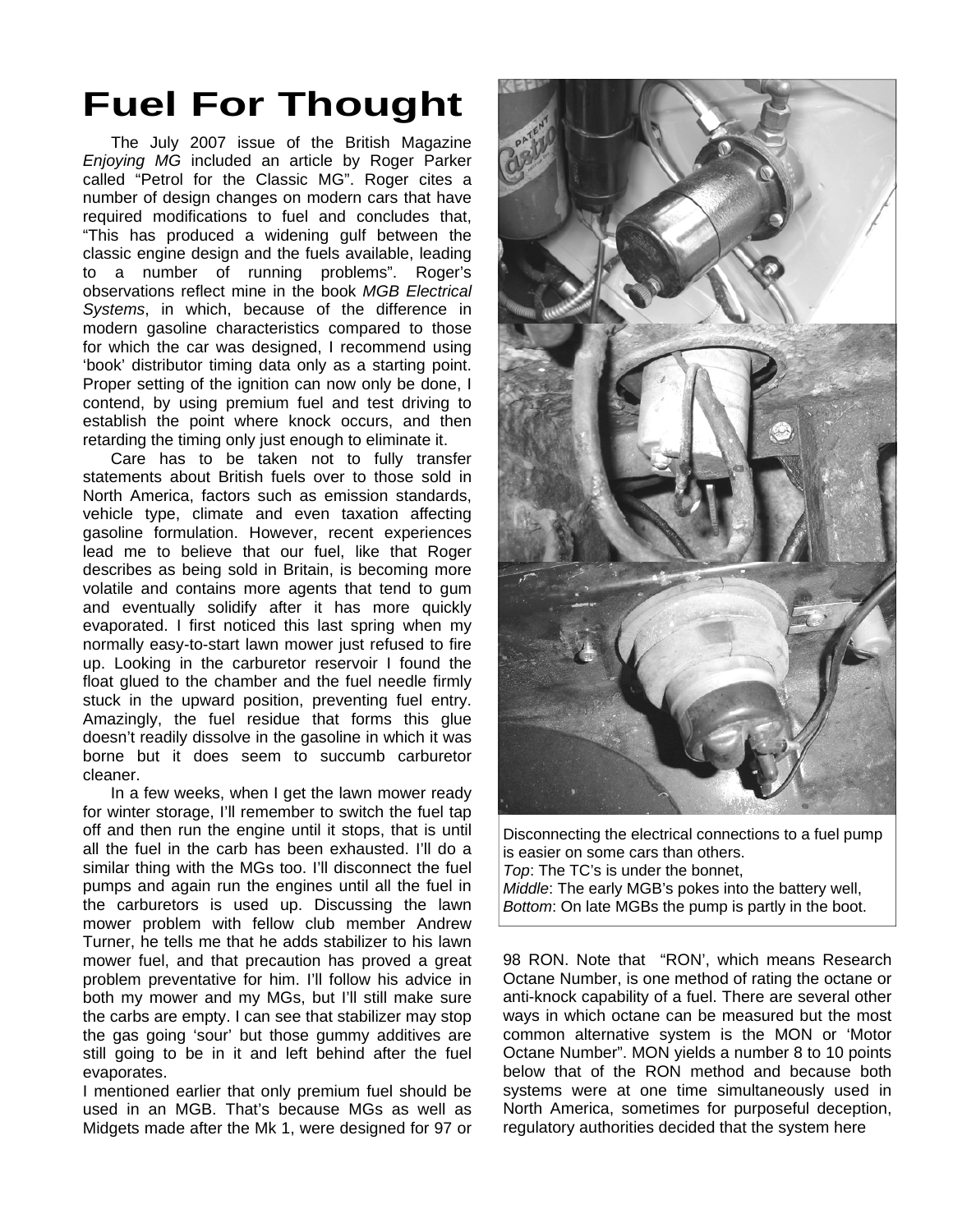

would be standardized as an average of the two measurement methods. Next time you are bored standing by the gas-station pump, look for the notice declaring that the octane rating is  $(R + M)/2$ . The result is that North American octane ratings are 4 to 5 points lower than those declared in Europe so about 93 octane fuel should be used in MGBs and most Midgets. Earlier cars designed for 91 RON fuel can get away with the 87 octane sold here. Failure to use a high enough octane fuel can cause running-on (dieseling) after the ignition is switched off and pinging, a tinkling noise, caused by pre-ignition when the engine is under stress. Both phenomena can be very damaging, perhaps burning a hole in a piston. Note, however, that using too high an octane fuel only burns a hole in your pocket! Late MGBs had a decompression valve to thwart running-on, not even the highest octane fuel available always preventing it. If you have a running-on problem, try using an octane booster. At the very least stop the engine as soon as possible after key-off by stalling the car in gear.

Of course all our MGs were designed for leaded fuel. Unless your car has had the cylinder head modified to be a 'leaded head' by having hardened valve seats installed, then you should remember to use a lead substitute additive with each fill-up. Various brands of lead substitute claim that their particular alchemy is best but virtually all the products sold in the US, such as *Bardahl Insted O'Led* and *CD-2 Lead Substitute*, are based on sodium, the EPA expressing concerns about the active ingredients found elsewhere. In other countries, including perhaps Canada, other primary agents such as phosphorous or potassium can be found. All work by depositing a soft cushion of material in the valve seats to protect it from heat and mechanical stress in much the same way lead used to. Tests published in the British

magazine *Classic & Sports Car*, June 1999 on lead substitutes found that manganese, a product found in some octane boosters, was as effective as any lead substitute in reducing valve seat recession (VSR). In the USA, Bardahl Octane Booster and CD Octane Booster are both based on manganese, but neither company makes any specific claims regarding their booster's efficacy in reducing VSR.

A further problem arising from modern gasoline formulation – and due to its greater volatility – is vapor lock. Gary Odor's Midget kept misbehaving on the hot drive back from Mad Dogs this year and, although it could not be proven, the consensus of the assembled WDMGC brains there was that the cause was vapor lock. Vapor lock occurs when the gasoline gets so hot as it nears the carburetor that it changes from liquid to vapor and won't pump. Gary's 1975 Midget had (he's now sold the car) a mechanical fuel pump that, for most of the fuel pipe length, sucks the fuel up and this type pump finds it very hard to move vapor. MGBs and earlier Midgets with electric pumps at the rear of the car that push the fuel through are much less susceptible to the problem. Our MGs do not have cross-flow cylinder heads and that means that the inlet and exhaust are on the same side of the engine. The hot exhaust heats the incoming fuel and, unless precautions are taken, can cause fuel vaporization. Those precautions are usually careful fuel pipe routing and a heat shield for thermal: blocking, reflecting and insulating, reducing: convected, radiated and conducted heat. Unfortunately, most heat shields in our cars have lost their insulation, seen as a white mat on the under-surface, and are no longer shiny and so are much less effective than they should be. Vapor lock can often be recognized because it usually occurs when the car slows down after having been driven hard. The hot engine and lower air-flow cause the under-bonnet temperature to rise rapidly while at the same time the fuel moves less quickly in the supply pipe and has more time to rise above its vaporization temperature.

Another problem I have seen this year, this time on an MGB fitted with HIF carburetors, is engine misfire due, apparently, to the mixture being very lean when the car is driven hard in hot conditions. I wonder if in this case too, modern fuel characteristics are the cause. The HIFs rely on a bimetal beam (a device that bends in proportion to the temperature it sees) to weaken the fuel/air mixture as the temperature increases. Could it be that a device designed to compensate for 1970's fuel mixtures just won't work properly with those available today?

Next time your MG hiccoughs or burps, instead of blaming Lucas or MG maybe you should think of it as a baby, and simply blame it on gas.

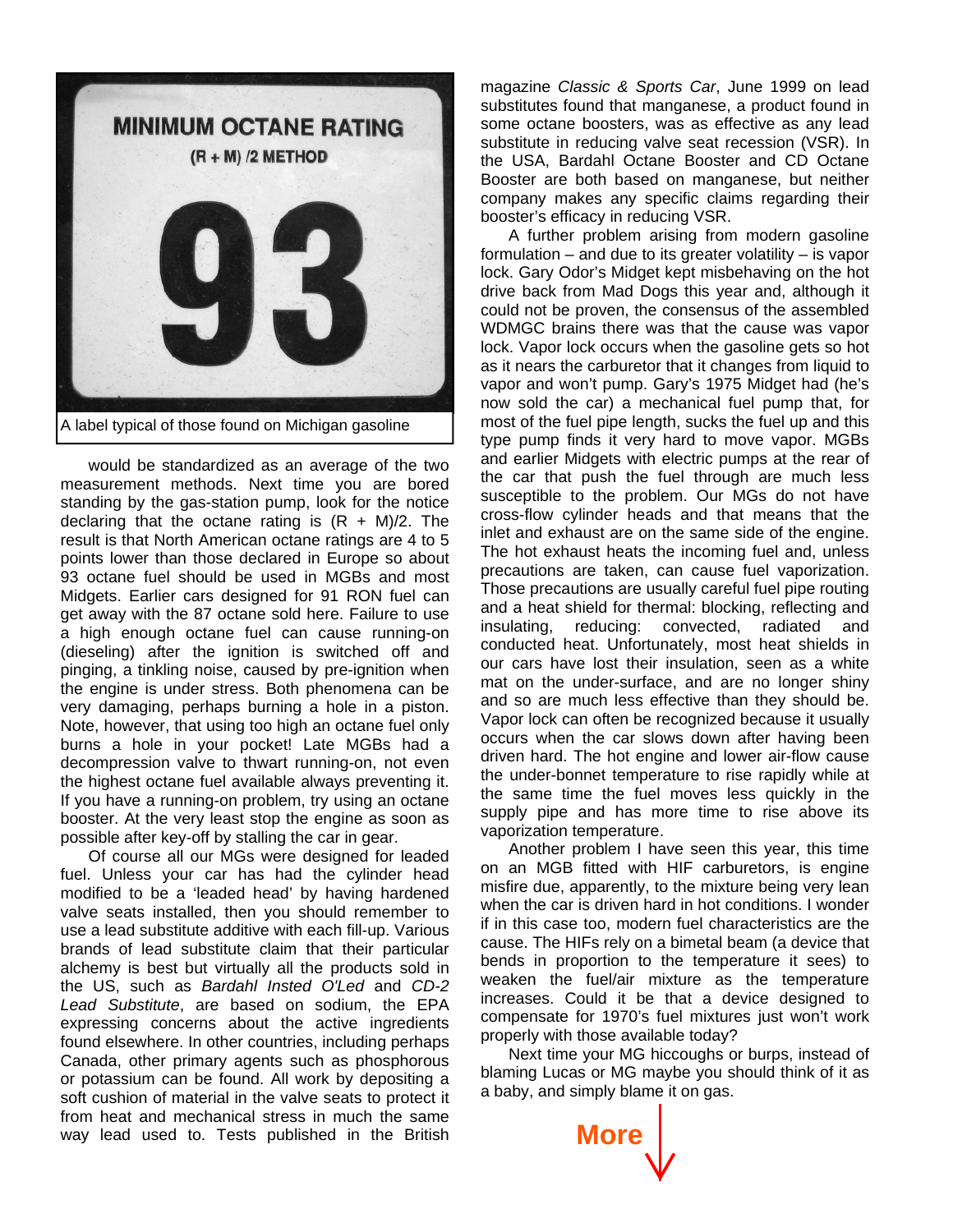We've discussed the effects of ethanol on our classic cars in these pages before, but since so many of us will be putting our cars in storage this month, I thought it worth researching some of the history and new data again.

Ethanol has so concerned insurance companies that specialize in classic cars, that many have introduced clauses specifically excluding any engine damage that may arise from its use. To its credit, Hagerty, the major such insurer in Michigan, decided to study the problem in conjunction with Kettering University Advanced Engine Research Laboratory. It was following the publication of the results in 2009, that we summarized them in *The Can-Am Connection*. You can find the full results on Hagerty's web site.

The problem is a worldwide one. Prompted by concern expressed by its readers, the British magazine *Enjoying MG*, last month published an article, authored by its esteemed correspondent Roger Parker, about the gradual introduction of E5 there. (The number indicates the percentage of ethanol in the fuel so E5 = 5% ethanol). In Canada, E5 is mandated and in some states of the USA (FL, HI, IA, KS, LA, MS, MO, OR & WA) E10 is mandated. There is as yet no mandatory ethanol content specified in Michigan but, according to the Department of Agriculture and Rural Development, nearly 50% of the fuel currently sold in the state is E10. It's very hard to find any ethanol-free gasoline in Michigan partly because there are at least 4 operating ethanol plants in the state, and it will become harder when the 6 others, either being constructed, planned or proposed, come on-line. You will find a few, (check with http://pure-gas.org) but you find that most of them are at boating marinas.

There's a lot of politics in the reasons why ethanol is being introduced into automotive fuels, which we won't debate here. Proponents include those who promote clean air and less independence on foreign energy sources. Opponents claim that decisions were made as a result of heavy lobbying from the agricultural industry, that prices of corn based food are increasing, that ethanol is dangerous to transport and that the electrical energy from coal-fired power stations required to turn corn into ethanol, negates clean-air claims. Research and make your own decisions on those points, but it can be said that your classic car will be adversely affected by ethanol in its fuel and it would be prudent to try to minimize any problems.

**Ethanol Issues** *By Rick Astley* The consensus from Hagerty, *Enjoying MG* and other sources is that ethanol will corrode or otherwise damage metals including steel, zinc, brass, copper and lead-tin solder. It will also damage and dissolve rubber, neoprene, varnish (previously used to protect fuel tanks from corrosion) and cork.

> Ethanol also leaves a sludge in the form of gum, which Hagerty described as being "minor" but that I have found to be quite problematic. Ethanol is very volatile and I suspect that, while Hagerty's tests were continuous, in engines that are allowed to sit idle for a few days or more between use (as are my MGs' and lawnmower's) the fuel in the carburetor evaporates after each use and leaves a gum-like residue that builds up over time. I've found that the gum hardens over winter into a varnish that will stick a carburetor float to the bottom of its chamber and which is hard to remove, even with carburetor cleaner. It does eventually dissolve as new fuel enters, but in doing so peels off in particles that can block carburetor jets.

The very volatile nature of ethanol has been associated with the problem of fuel boiling in carburetors and the occurrence of vapor locks in fuel lines, so keep this in mind should either of these problems seem to spontaneously occur.

Avoiding, or at least minimizing, potential problems from ethanol, particularly during over-wintering, include the following measures:

- Filling the fuel tank so as to expose as little as possible of the tank's ethanol-washed walls to air.
- Adding a fuel stabilizer and driving around the block to mix it in and start it moving throughout the fuel system.

• Once the car is in its winter storage position, emptying the float chambers. You can physically remove and drain them or disconnect the fuel pump and run the car until it stops. Disconnection is easy on T cars which have a very accessible under-bonnet pump (1). On MGAs, Midgets and chrome bumper MGBs, access to the pump is somewhat harder, usually requiring a crawl under the car to pull-off the ground (2) or removal of the battery to disconnect the power wire (3). Rubber bumper MGBs have a more accessible pump located behind a protection plate at the forward/right side of the boot (4) but, if it's a full North American specification vehicle, you should find an inertia switch, in the form of a long cylinder located just above your left knee. Pull on the button (5) located on the bottom to

*(Continued on page 7)*